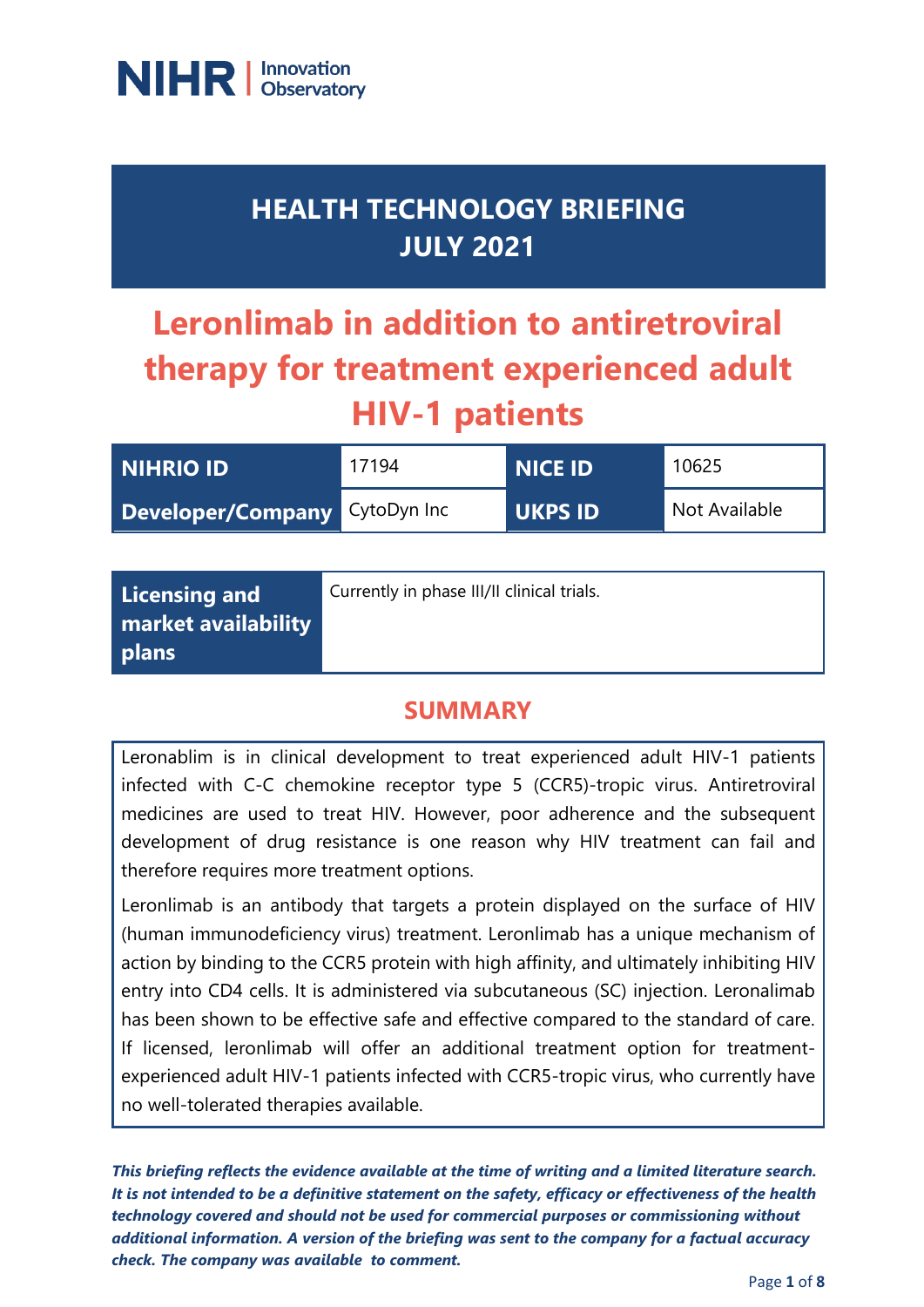### **PROPOSED INDICATION**

Treatment-experienced adult HIV-1 patients infected with C-C chemokine receptor type 5 (CCR5) tropic virus.<sup>1,2</sup>

### **TECHNOLOGY**

#### **DESCRIPTION**

Leronlimab (Vyrologix, PRO-140) is a humanized IgG4, kappa monoclonal antibody directed towards CCR5 that has re-emerged as a potential novel agent for HIV treatment. Leronlimab has a unique mechanism of action by binding to CCR5 with high affinity, and ultimately inhibiting HIV entry into CD4 cells. Leronlimab binds specifically to the N-terminus and extracellular loop 2 domain of CCR5 to interfere with the final phase of viral binding to the CD4 cell. $3$ 

In the phase IIb/III trial (NCT02483078), patients in the experimental arm received 350mg weekly subcutaneous (SC) injection, and existing antiretroviral therapy (ART). After one week, all subjects entered the 24 week single-arm open label treatment period. During this period, all subjects received leronlimab SC injection and optimized background therapy chosen on the basis of a subject's resistance test results and treatment history.<sup>1</sup>

#### **INNOVATION AND/OR ADVANTAGES**

Leronlimab is the world's first self-injectable, SC injection for HIV. Advantages over the current standard of care, highly active antiretroviral therapy (HAART), include no serious side effects and no serious adverse events related to leronlimab with exposure to over 800 patients, enhanced compliance, and longer half-life. 76% of patients have resistance to at least one drug with HAART. There has been no drug resistance identified in patients taking leronlimab in monotherapy for over 4 years.<sup>4</sup>

In pre-clinical studies, leronlimab has demonstrated the ability to mimic CCR5 deficiency by binding to CCR5 receptors, thereby preventing HIV from interacting with its primary coreceptor. 4

#### **DEVELOPMENT STATUS AND/OR REGULATORY DESIGNATIONS**

Leronlimab as monotherapy or in addition to ART does not currently have Marketing Authorisation in the EU/UK for any indication.

Leronlimab is in phase III/II clinical development for the following indications:<sup>5</sup>

- Locally advanced or metastatic solid tumours
- COVID-19
- Nonalcoholic steatohepatitis
- Triple negative breast neoplasms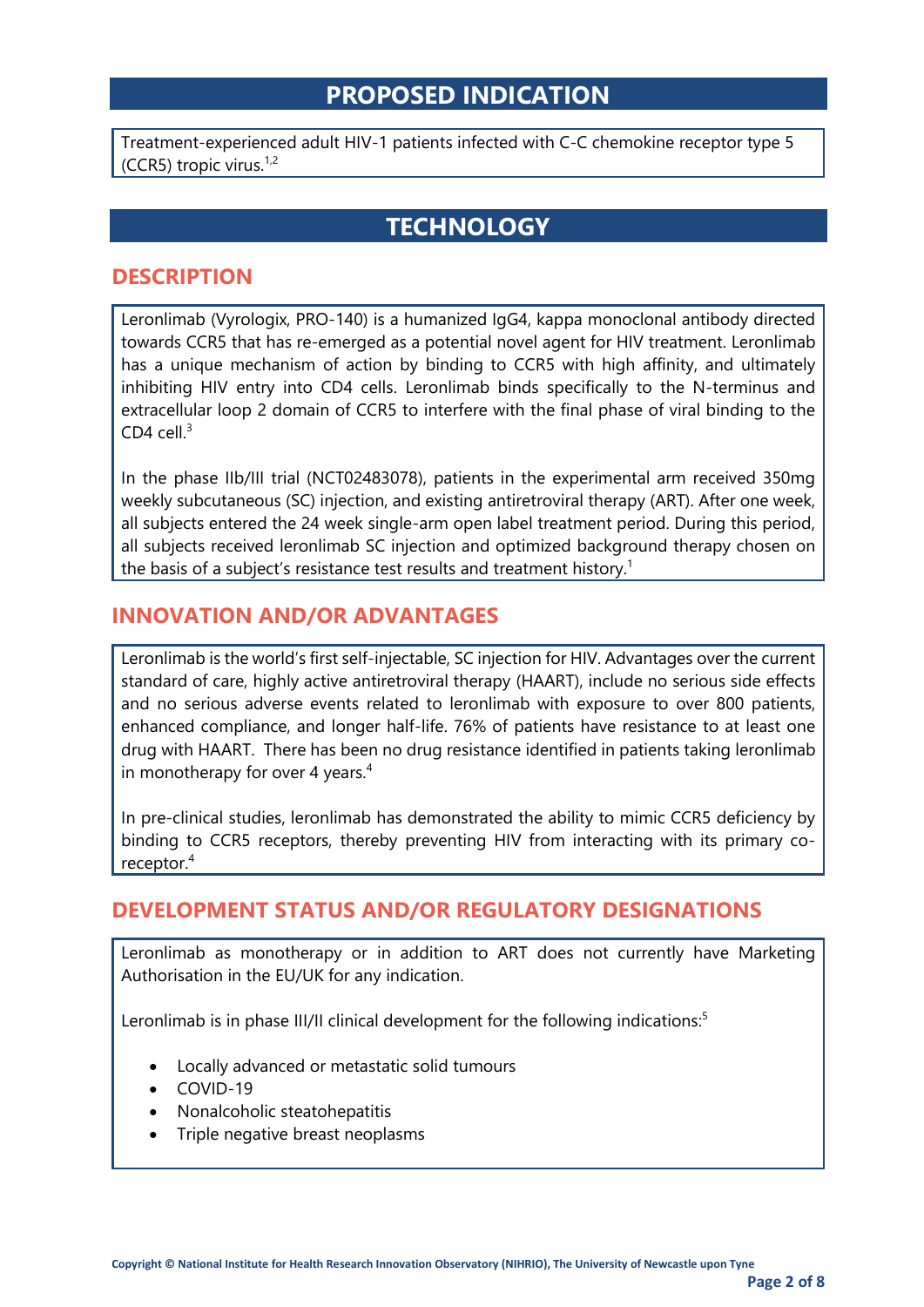Leronlimab in addition to ART has received Fast Track designation by the U.S. Food and Drug Administration. 4

### **PATIENT GROUP**

#### **DISEASE BACKGROUND**

HIV is a virus that attacks the body's immune system.<sup>6</sup> It damages the cells in the immune system and weakens the ability to fight everyday infections and disease. If HIV is not treated, it can lead to AIDS (acquired immunodeficiency syndrome).<sup>7</sup>

There are two main types of HIV; HIV-1 (the most common) and HIV-2 (relatively uncommon and less infectious). The strains of HIV-1 can be classified into four groups. Of these, M is the 'major' group and is responsible for the majority of the global HIV epidemic. $8$ 

The most common way of acquiring HIV in the UK is through having unprotected anal or vaginal sex. Other ways of getting HIV include: sharing needles, syringes or other injecting equipment; transmission from mother to baby during pregnancy, birth or breastfeeding; and through contaminated blood transfusions.<sup>9,10</sup>

Most people infected with HIV experience a short, flu-like illness that occurs 2-6 weeks after infection. After this, HIV may not cause any symptoms for several years. It is estimated up to 80% of people who are infected with HIV experience this flu-like illness. The most common symptoms are: fever, sore throat, body rash. Other symptoms can include: tiredness, joint pain, muscle pain and swollen glands. The symptoms usually last 1-2 weeks, but can be longer. They are a sign that the immune system is putting up a fight against the virus. Once the immune system becomes severely damaged, symptoms can include: weight loss, chronic diarrhoea, night sweats, skin problems, recurrent infections and serious life-threatening illnesses. 11

People who have experienced HIV treatment, are at greater risk than the general population of non-infectious comorbidities such as cardiovascular and metabolic complications, liver disease, including chronic hepatitis C, and non-AIDS malignancies.<sup>12</sup>

Increased use of HIV medicines has been accompanied by the emergence of HIV drug resistance, the levels of which have steadily increased in recent years. HIV drug resistance is caused by changes in the genetic structure of HIV that affect the ability of drugs to block the replication of the virus. All current antiretroviral drugs, including newer classes, are at risk of becoming partly or fully inactive because of the emergence of drug-resistant virus strains. If not prevented, HIV drug resistance can jeopardize the efficacy of antiretroviral drugs, resulting in increased numbers of HIV infections and HIV-associated morbidity and mortality.<sup>13</sup>

#### **CLINICAL NEED AND BURDEN OF DISEASE**

The total number of people newly diagnosed with HIV continued to decrease in the UK in 2019 to 4,139 (1,139 females and 3,000 males); a 10% fall from 4,580 in 2018 and a fall of 34% from a peak of 6,312 new diagnoses reported in 2014. In 2019, a total of 98,552 people (30,388 females and 68,088 males) were seen for HIV care in the UK.<sup>14</sup>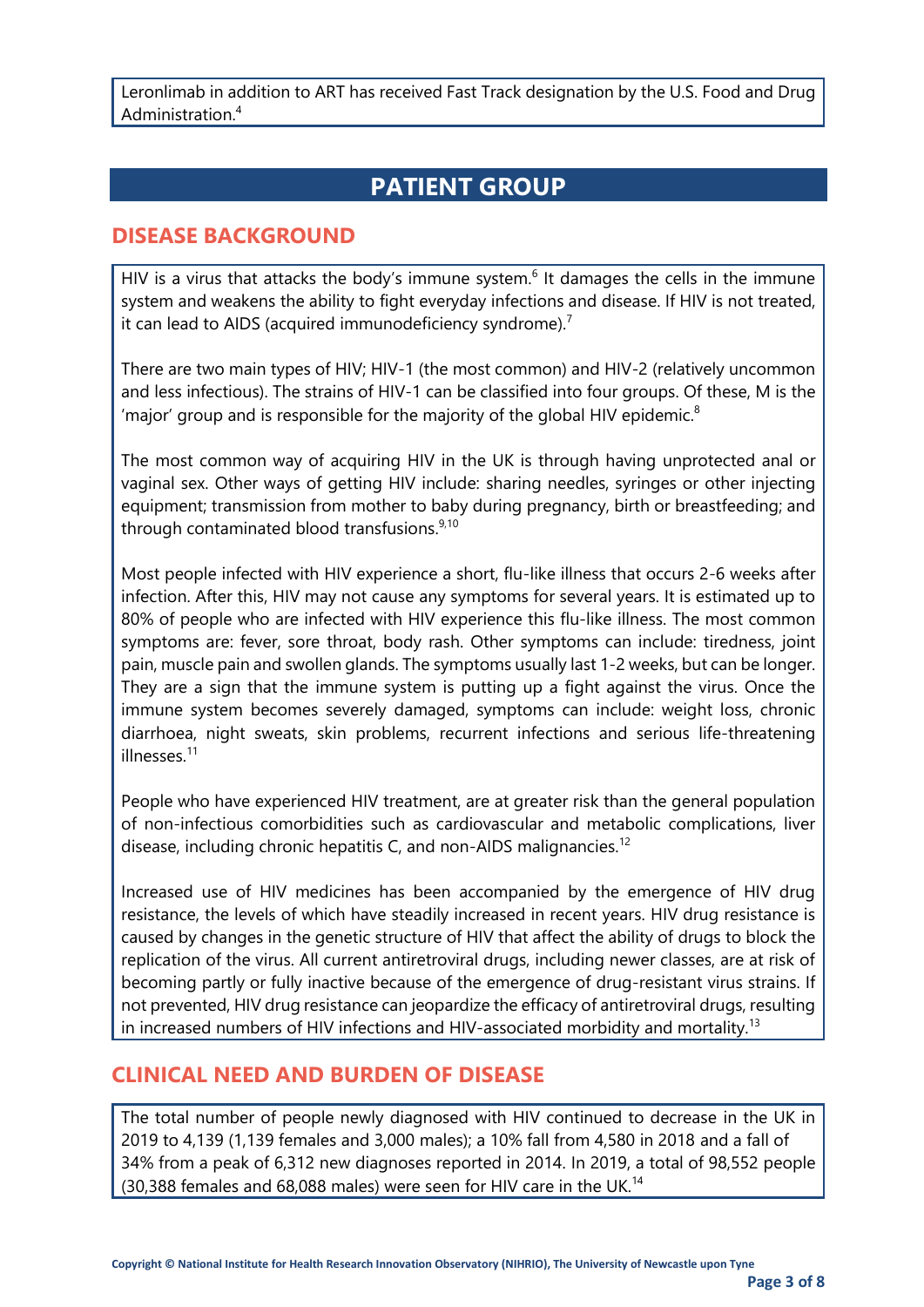In 2019, it was estimated that there are 105,200 people living with HIV in the UK. 94% of these people are diagnosed, and therefore know that they have HIV. This means that around 1 in 16 people living with HIV in the UK do not know that they have the virus. 98% of people diagnosed with HIV in the UK are on treatment, and 97% of those on treatment are virally suppressed which means they cannot spread the virus. Of all the people living with HIV in the UK, 89% are virally suppressed.<sup>15</sup>

The number of deaths among people with HIV has remained stable with 622 deaths (498 males and 124 females) in 2019. This represents a crude mortality rate of 631 per 100,000 population living with diagnosed HIV infection.<sup>14</sup>

#### **PATIENT TREATMENT PATHWAY**

#### **TREATMENT PATHWAY**

While there is no cure for HIV, there are very effective treatments that enable most people with the virus to live a long and healthy life. HIV is treated with antiretroviral medicines, which work by stopping the virus replicating in the body. This allows the immune system to repair itself and prevent further damage. A combination of HIV drugs is used because HIV can quickly adapt and become resistant.<sup>16</sup>

ART is usually a combination of three or more medications from several different drug classes. This approach has the best chance of lowering the amount of HIV in the blood. There are many ART options that combine three HIV medications into one pill, taken once daily. Each class of drugs blocks the virus in different ways. Treatment involves combinations of drugs from different classes to: account for individual drug resistance (viral genotype), avoid creating new drug-resistant strains of HIV, and maximize suppression of virus in the blood. Two drugs from one class, plus a third drug from a second class, are typically used.<sup>17</sup>

#### **CURRENT TREATMENT OPTIONS**

British HIV Association (BHIVA) recommend patients with extensive drug resistance are switched to a new ART regimen containing at least two preferably three fully active agents with at least one active ritonavir-boosted protease inhibitor (PI/r) such as twice-daily darunavir/r or darunavir/cobicistat and one agent with a novel mechanism (an integrase inhibitor (INI), maraviroc or enfuvirtide) with etravirine an option based on viral susceptibility. Individuals with extensive drug resistance including reduced darunavir susceptibility may receive dolutegravir as the INI.<sup>18</sup>

#### **PLACE OF TECHNOLOGY**

If licensed, leronlimab will offer an additional treatment option for treatment-experienced adult HIV-1 patients infected with CCR5-tropic virus, who currently have no well-tolerated therapies available.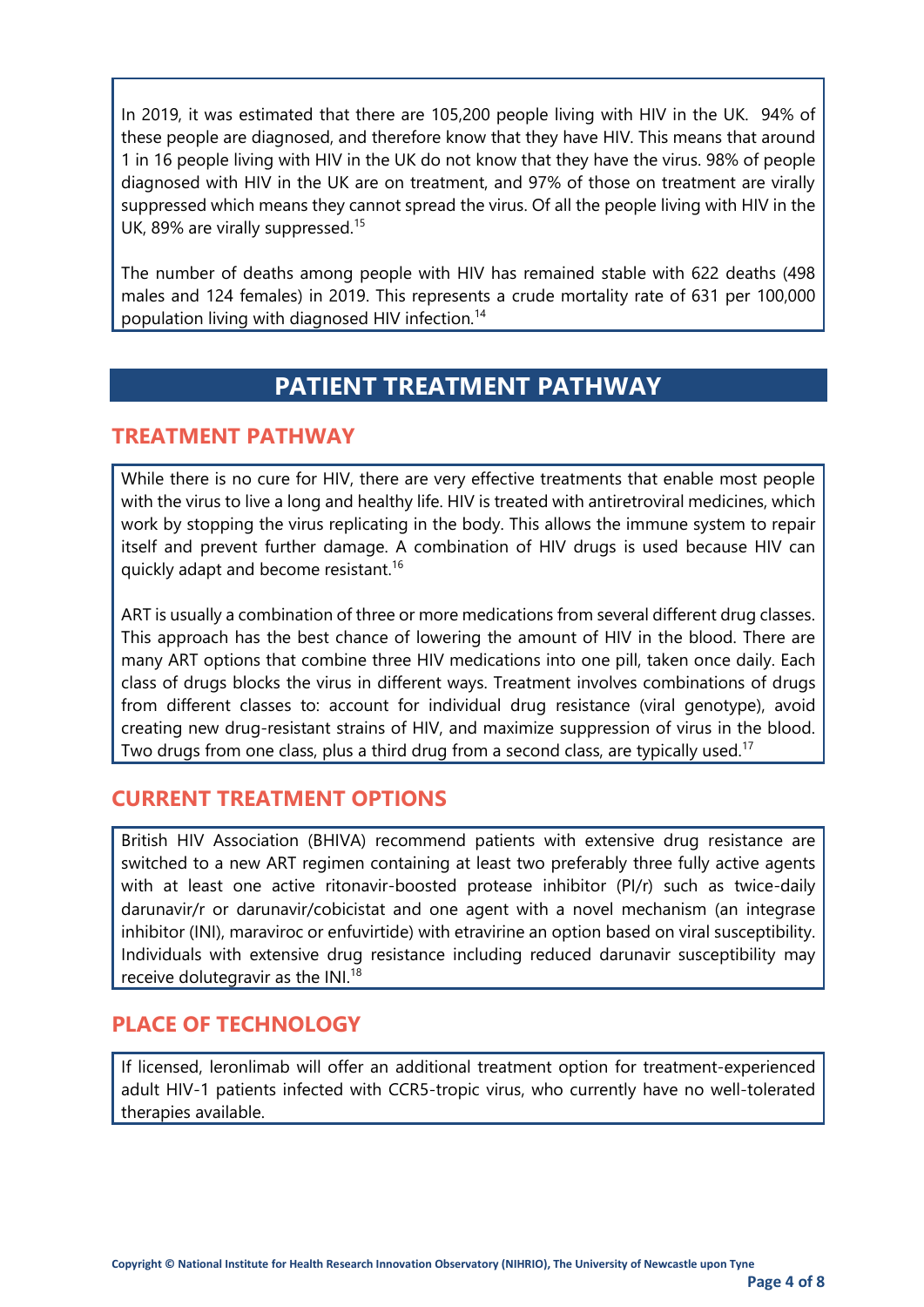### **CLINICAL TRIAL INFORMATION**

| <b>Trial</b>              | NCT02483078; A Multi-center, Randomized, Double-<br>blind, Placebo-controlled Trial, Followed by Single-arm<br>Treatment of PRO 140 in Combination With Optimized<br><b>Background Therapy in Treatment-Experienced HIV-1</b><br><b>Subjects</b><br>Phase II/III - completed<br>Location(s): USA and Puerto Rico<br>Actual study completion date: July 2018 |
|---------------------------|-------------------------------------------------------------------------------------------------------------------------------------------------------------------------------------------------------------------------------------------------------------------------------------------------------------------------------------------------------------|
| <b>Trial design</b>       | Randomised, parallel assignment, quadruple-blinded                                                                                                                                                                                                                                                                                                          |
| <b>Population</b>         | N=52 (actual); treatment-experienced HIV-1 adults                                                                                                                                                                                                                                                                                                           |
| Intervention(s)           | Leronlimab 350mg weekly SC Inj. + existing ART for one<br>week. After one week, all subjects will enter the 24-week<br>single-arm, open-label treatment period. During this<br>period, all subjects will receive leronlimab SC injection<br>and Optimized Background Therapy                                                                                |
| Comparator(s)             | Placebo weekly SC Inj. + existing ART for one week. After<br>$\overline{\phantom{a}}$<br>one week, all subjects will enter the 24-week single-arm,<br>open-label treatment period. During this period, all<br>subjects will receive leronlimab SC injection and<br>Optimized Background Therapy                                                             |
| <b>Outcome(s)</b>         | Proportion of participants with $\geq 0.5$ log10 reduction in<br>HIV-1 RNA viral load from baseline at the end of the 1-week<br>double-blind treatment period [Time Frame: 1 week]<br>See trial record for full list of other outcomes                                                                                                                      |
| <b>Results (efficacy)</b> | 81% of patients completing trial achieved HIV viral load<br>suppression of $< 50$ cp/mL. <sup>4</sup>                                                                                                                                                                                                                                                       |
| <b>Results (safety)</b>   |                                                                                                                                                                                                                                                                                                                                                             |

| <b>Trial</b>        | NCT03902522; A Multi-center, Two-Part, Single-Arm,<br>Open Label, 25-Week Trial With PRO 140 in Treatment-<br><b>Experienced HIV-1 Subjects</b><br>Phase II/III - completed<br>Location(s): USA<br>Primary study completion date: December 2019                                                                                                       |
|---------------------|-------------------------------------------------------------------------------------------------------------------------------------------------------------------------------------------------------------------------------------------------------------------------------------------------------------------------------------------------------|
| <b>Trial design</b> | Single group assignment, open label                                                                                                                                                                                                                                                                                                                   |
| <b>Population</b>   | N=25 (estimated); treatment-experienced HIV-1 adults                                                                                                                                                                                                                                                                                                  |
| Intervention(s)     | ART for one week followed by leronlimab 700mg weekly<br>$\overline{\phantom{0}}$<br>SC Inj. + existing ART for the next week. Subsequently, all<br>subjects will enter the 24-week single-arm, open-label<br>treatment period. During this period, all subjects will<br>receive leronlimab SC injection and<br>Optimized<br><b>Background Therapy</b> |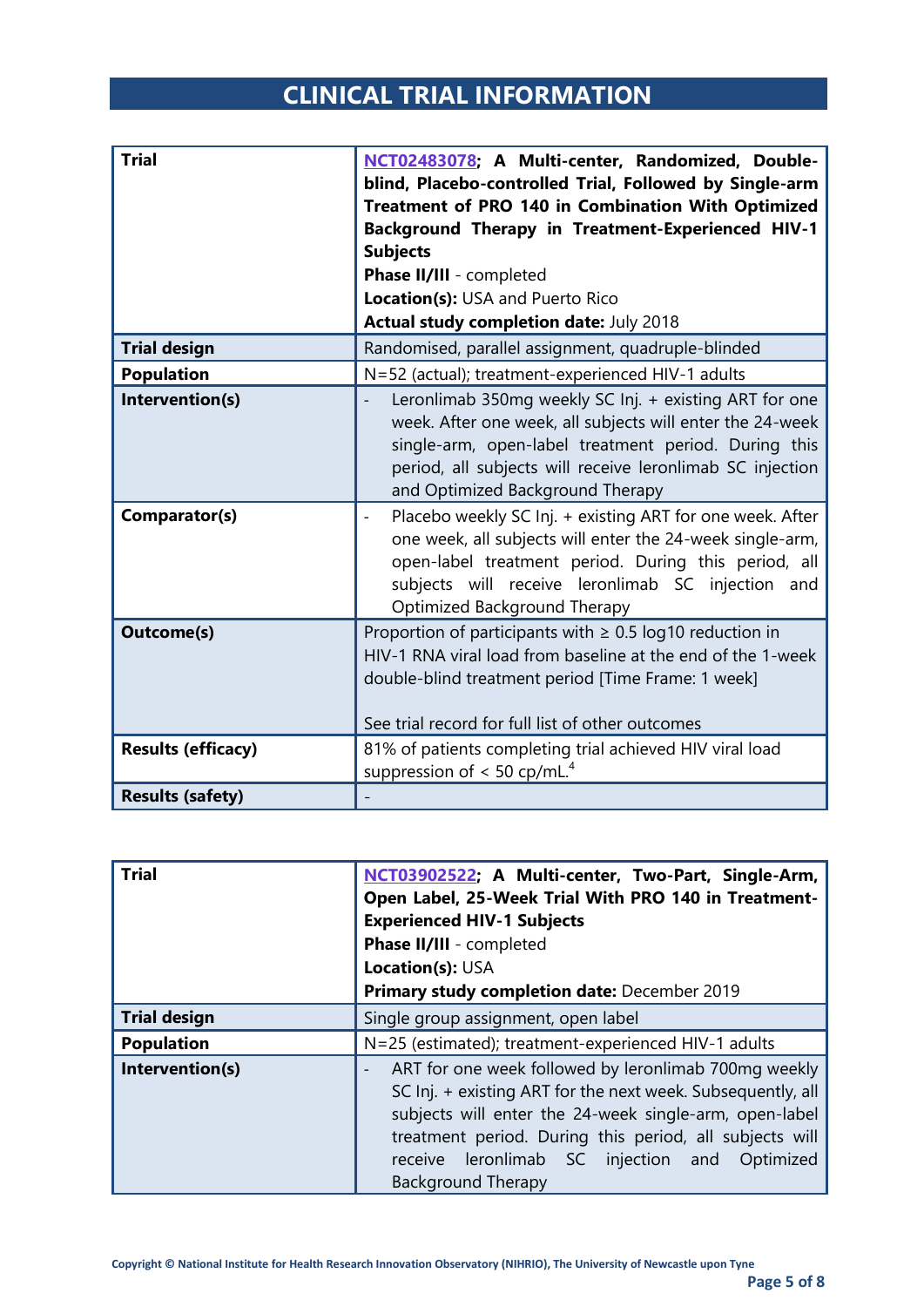| Comparator(s)             | No comparator                                                                                                                                                                  |
|---------------------------|--------------------------------------------------------------------------------------------------------------------------------------------------------------------------------|
| Outcome(s)                | Proportion of participants with $\geq 0.5$ log10 reduction in HIV-<br>1 RNA viral load from baseline at the end of the initial 1-week<br>treatment period [Time Frame: 1-week] |
| <b>Results (efficacy)</b> |                                                                                                                                                                                |
| <b>Results (safety)</b>   |                                                                                                                                                                                |

### **ESTIMATED COST**

The cost of leronlimab is not yet known.

### **RELEVANT GUIDANCE**

#### **NICE GUIDANCE**

- NICE technology appraisal in development. Cabotegravir with rilpivirine for the oral treatment of HIV-1 [GID-TA10604]. Expected date of issue to be confirmed
- NICE technology appraisal in development. Fostemsavir for treating adults with multidrug resistant HIV-1 for whom it is not possible to construct a suppressive antiviral regimen [GID-TA10605]. Expected date of issue to be confirmed
- NICE technology appraisal in development. Ibalizumab for treating adults infected with multidrug resistant HIV-1 for whom it is not possible to construct a suppressive anti-viral regimen [GID-TA10657]. Expected date of issue to be confirmed
- NICE guideline. HIV testing: increasing uptake among people who may have undiagnosed HIV [NG60]. December 2016

#### **NHS ENGLAND (POLICY/COMMISSIONING) GUIDANCE**

- NHS England. 2013/14 NHS Standard Contract for specialised human immunodeficiency virus services (Adult): B06/S/a.
- NHS England. Clinical Commissioning Policy Statement: Dolutegravir/Iamivudine for the treatment of Human Immunodeficiency Virus (HIV-1) infected adults and adolescents over 12 years of age (1920). 200301P. March 2020.
- NHS England. Clinical Commissioning Policy: Dolutegravir-rilpivirine for treating HIV-1 in adults 200210P. March 2020.
- NHS England. Clinical Commissioning Policy: Doravirine for the treatment of HIV-1 in adults. 190137P. November 2019.
- NHS England. Clinical Commissioning Policy: Dolutegravir for treatment of HIV-1 infection (all ages). B06/P/a. January 2019.
- NHS England. Clinical Commissioning Policy: Use of cobicistat as a booster in treatment of HIV infection (all ages). F03/P/b. September 2018.
- NHS England. Clinical Commissioning Policy: Immediate antiretroviral therapy for treatment of HIV-1 in adults and adolescents. 170028P. March 2018.
- NHS England. Clinical Commissioning Policy: Tenofovir Alafenamide for treatment of HIV 1 in adults and adolescents. 16043/P. July 2016.
- NHS England. Clinical Commissioning Policy: Elvitegravir/ cobicistat/ emtricitabine/ tenofovir for treatment of HIV in adults. F03/P/a. July 2015.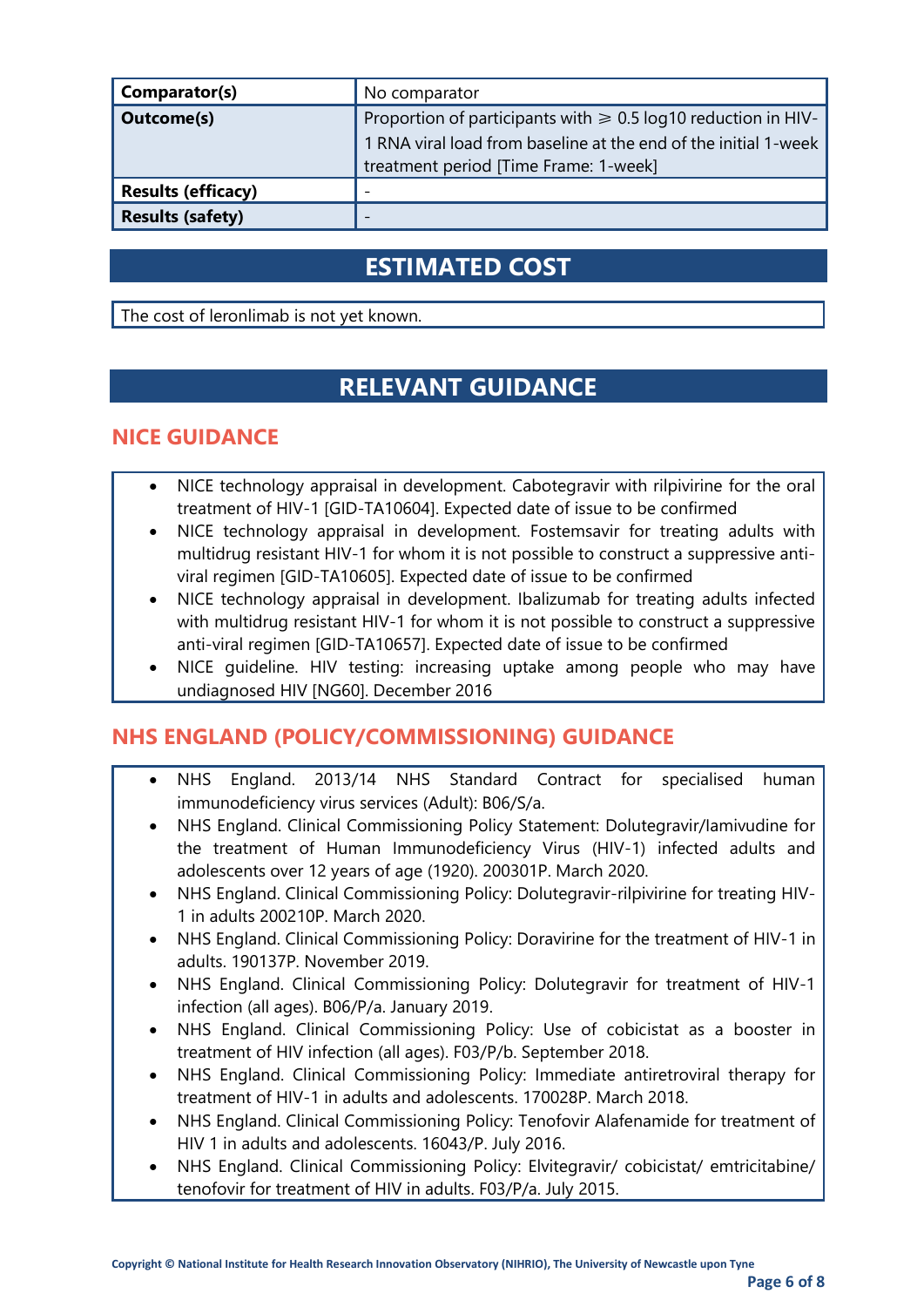• NHS England. Clinical Commissioning Policy: Treatment as Prevention (TasP) in HIV infected adults. F03/P/c. July 2015.

#### **OTHER GUIDANCE**

- NICE Clinical Knowledge Summary. HIV infection and AIDS. 2020.<sup>19</sup>
- Ryom L, Cotter A, de Miguel R, Beguelin C, Podlekareva D, Arribas JR et al. 2019 update of the European Aids Clinical Society guidelines for treatment of people living with HIV version 10.0. 2019.<sup>20</sup>
- British HIV Association. BHIVA guidelines for the routine investigation and monitoring of adult HIV-1-positive individuals (2019 interim update). 2019.<sup>21</sup>
- British HIV Association. BHIVA guidelines for the treatment of HIV-1-positive adults with antiretroviral therapy 2015 (2016 interim update). 2016.<sup>18</sup>

### **ADDITIONAL INFORMATION**

CytoDyn Inc did not enter information about this technology onto the UK PharmaScan database; the primary source of information for UK horizon scanning organisations on new medicines in development. As a result, the NIHR Innovation Observatory has had to obtain data from other sources. UK PharmaScan is an essential tool to support effective NHS forward planning; allowing more effective decision making and faster uptake of innovative new medicines for patients who could benefit. We urge pharmaceutical companies to use UK PharmaScan so that we can be assured of up-to-date, accurate and comprehensive information on new medicines.

### **REFERENCES**

- 1 ClinicalTrials.gov. *A randomized, double-blind, placebo-controlled trial, followed by single-arm treatment of PRO 140 in combination w/ optimized background therapy in treatmentexperienced HIV subjects (PRO 140)*. *Trial ID: NCT02483078*. Status: Completed. Available from: <https://clinicaltrials.gov/ct2/show/NCT02483078> [Accessed 22 June 2021].
- 2 ClinicalTrials.gov. *PRO 140 in treatment experienced HIV-1 subjects*. *Trial ID: NCT03902522*. Status: Recruiting. Available from:<https://clinicaltrials.gov/ct2/show/NCT03902522> [Accessed 22 June 2021].
- 3 Kufel WD. *Antibody-based strategies in HIV therapy*. *International Journal of Antimicrobial Agents*. 2020;56(6):106186. Available from: [https://doi.org/10.1016/j.ijantimicag.2020.106186.](https://doi.org/10.1016/j.ijantimicag.2020.106186)  [Accessed 22 June 2021].
- 4 CytoDyn. *HIV.* Available from: [https://www.cytodyn.com/pipeline/hiv.](https://www.cytodyn.com/pipeline/hiv) [Accessed 22 June 2021].
- 5 ClinicalTrials.gov. *Leronlimab | Phase 2, 3*. *Trial ID:* Available from: [https://clinicaltrials.gov/ct2/results?cond=&term=Leronlimab&type=&rslt=&age\\_v=&gndr=&i](https://clinicaltrials.gov/ct2/results?cond=&term=Leronlimab&type=&rslt=&age_v=&gndr=&intr=&titles=&outc=&spons=&lead=&id=&cntry=&state=&city=&dist=&locn=&phase=1&phase=2&rsub=&strd_s=&strd_e=&prcd_s=&prcd_e=&sfpd_s=&sfpd_e=&rfpd_s=&rfpd_e=&lupd_s=&lupd_e=&sort) [ntr=&titles=&outc=&spons=&lead=&id=&cntry=&state=&city=&dist=&locn=&phase=1&ph](https://clinicaltrials.gov/ct2/results?cond=&term=Leronlimab&type=&rslt=&age_v=&gndr=&intr=&titles=&outc=&spons=&lead=&id=&cntry=&state=&city=&dist=&locn=&phase=1&phase=2&rsub=&strd_s=&strd_e=&prcd_s=&prcd_e=&sfpd_s=&sfpd_e=&rfpd_s=&rfpd_e=&lupd_s=&lupd_e=&sort) [ase=2&rsub=&strd\\_s=&strd\\_e=&prcd\\_s=&prcd\\_e=&sfpd\\_s=&sfpd\\_e=&rfpd\\_s=&rfpd\\_e=&lup](https://clinicaltrials.gov/ct2/results?cond=&term=Leronlimab&type=&rslt=&age_v=&gndr=&intr=&titles=&outc=&spons=&lead=&id=&cntry=&state=&city=&dist=&locn=&phase=1&phase=2&rsub=&strd_s=&strd_e=&prcd_s=&prcd_e=&sfpd_s=&sfpd_e=&rfpd_s=&rfpd_e=&lupd_s=&lupd_e=&sort)  $d$  s=&lupd\_e=&sort= [Accessed 22 June 2021].
- 6 CDC. *About HIV.* Available from: [https://www.cdc.gov/hiv/basics/whatishiv.html.](https://www.cdc.gov/hiv/basics/whatishiv.html) [Accessed 22 June 2021].
- 7 NHS. *HIV and AIDS: Overview.* Available from: [https://www.nhs.uk/conditions/hiv-and-aids/.](https://www.nhs.uk/conditions/hiv-and-aids/)  [Accessed 22 June 2021].
- 8 Avert. *HIV strains and types.* Available from: [https://www.avert.org/professionals/hiv](https://www.avert.org/professionals/hiv-science/types-strains)[science/types-strains.](https://www.avert.org/professionals/hiv-science/types-strains) [Accessed 22 June 2021].